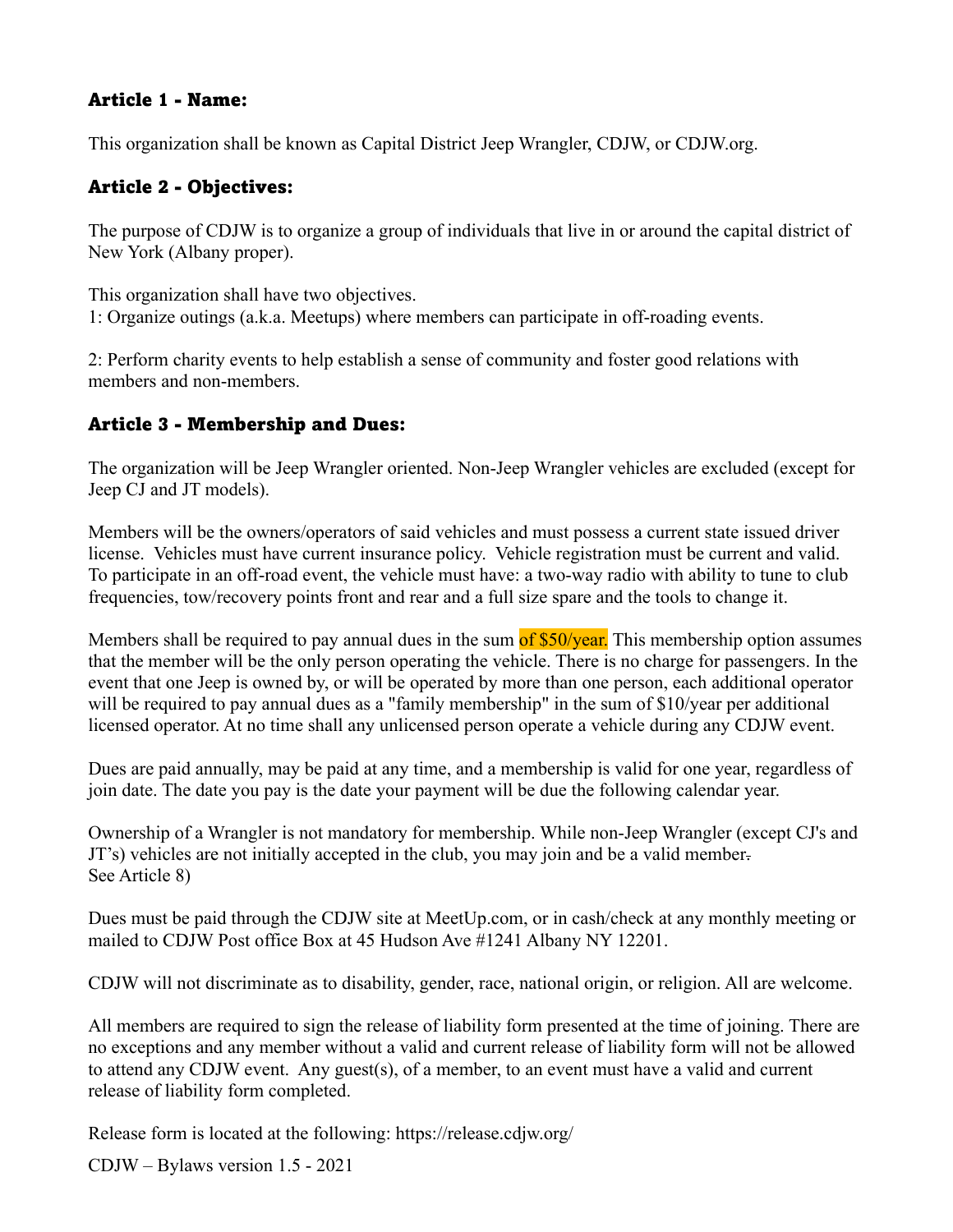Any membership may be revoked at any time for good cause with a minimum quorum vote by the Board of Directors. If necessary, the member in question must be notified of the offense and given the option to plead his/her/their case to defend their conduct, after which the Board will vote. The decision will be final.

> 1. If a member violates bylaws and/or safety requirements during a sanctioned meetup, an event organizer may ask a member to withdraw themselves from the hosted meetup. The event must be reported to the SGT@Arms for evaluation and or future actions.

## Article 4 - Meetings:

1: The CDJW Board of Directors will meet monthly.

2: When a topic requires a vote, a quorum of 70% of all board members (in person or remotely attending) must be formed. Founders who no longer hold a seat on the board of directors have the right to vote, but said vote is not required for the ruling.

- Quorum is comprised of 70% of all active board members
- 3: The agenda for each meeting shall consist of the following:
- A: Presidents Report:
	- **•** Minutes of Previous Meeting
	- **•** Review Agenda
	- Club Relations and Club Business
- B: Vice Presidents Report:
	- **Membership Update**
	- Vendor Relations
- C: Sergeant at Arms Report:
	- Policies, Rules and Regulations, Bylaws Updates
	- **Trail Updates, Conditions**
	- Attendance
- D: Secretary and Treasurers Report:
	- **•** Financial Report for all Club Accounts
	- **Outstanding Bills**
	- **Upcoming Expenses**
- E: TLS and TLO Reports
	- Past Meetups
	- **•** Future Meetups
- F: Old Business
- G: New Business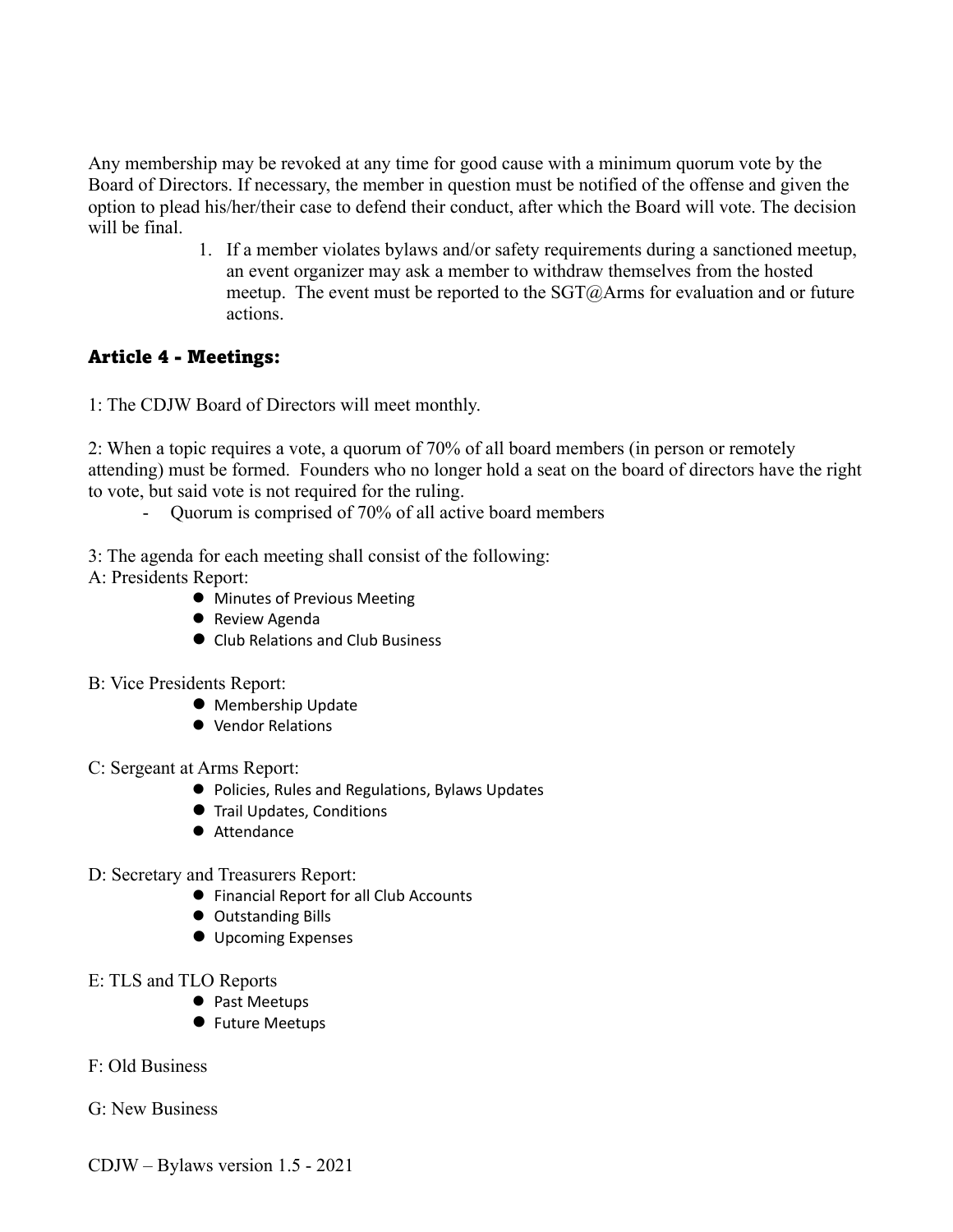### Article 5 - Administration and Responsibility:

#### President

- **•** Organize and preside over monthly meeting.
- $\bullet$  Execute meeting agenda.
- The President may veto a motion by the board.
- The President shall be responsible for solidifying club relations with other groups and organizations.
- l The President shall be responsible for maintaining an up-to-date inventory of all property belonging to the organization.
- l The President shall provide an audit of all financial records provided by the S/T.
- $\bullet$  The President shall cast two (2) votes
- l The President must attend a minimum of 10 meetings per calendar year.

#### Vice President

- l The Vice President is responsible for all membership, and coordination of members.
- l The Vice President shall maintain an up-to-date roster of all members.
- $\bullet$  The Vice President may veto a motion by the board with the support of one (1) other board member.
- The Vice President shall report directly to the president.
- **The Vice President shall assist the President in their duties whenever necessary.**
- $\bullet$  The Vice President shall cast one (1) vote.
- **The Vice President must attend a minimum of 10 meetings per calendar year.**

#### Secretary/Treasurer

- **The S/T shall be responsible for all financial expenses and reporting thereof, to** maintain a checks and balances system.
- $\bullet$  The S/T must maintain a log of all financial transactions conducted by the group.
- l The S/T shall be responsible for making sure the group remains a "Not for Profit" organization in all of its events.
	- l Any and all profits must be accounted for and "on purpose" and for the purpose of raising money for another "not for profit" or charity
- The S/T shall record and post the minutes of each meeting.
- The S/T will oversee all IT/Website functions related to CDJW
- $\bullet$  The S/T shall report directly to the President
- $\bullet$  The S/T shall cast one (1) vote.
- l The S/T must attend a minimum of 8 meetings per calendar year.
- l ALL CDJW funds shall be kept in a separate account and should never be commingled with personal funds.
- **The S/T shall record meeting attendance and provide that record to the President at** each monthly meeting

Sergeant at Arms/Safety Officer

- $\bullet$  The SAA shall be responsible for creation of, amendments to, and enforcement of the Bylaws, and rules and regulations as established by CDJW.
- The SAA shall be responsible for mediating disputes.
- **The SAA shall maintain order and flow of board meetings.**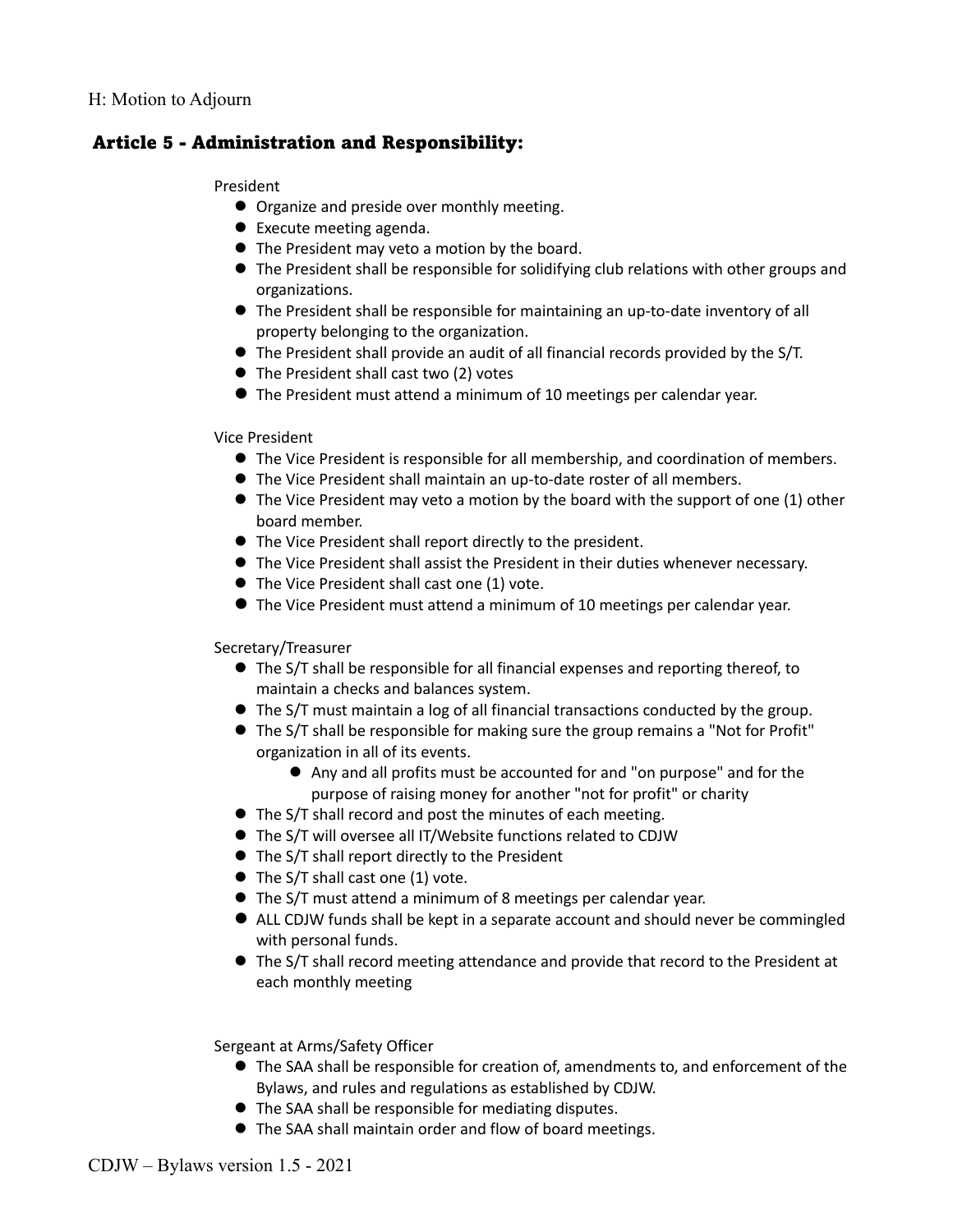- **The SAA may take control of an event if they feel the event organizer in charge is** performing in a way that may cause immediate harm to private property, public property, members, non-members, or the reputation of the organization.
	- **This rule may apply to any higher-ranking member.**
	- l The SAA must make every effort to notify the President or Vice President prior to overtaking an event.
- $\bullet$  The SAA must attend a minimum of 8 meetings per calendar year.
- **•** The SAA shall be responsible for maintaining up to date release forms for each member in attendance.
- **•** The SAA shall be responsible for reviewing and enforcing minimum equipment requirements for off-road events.
	- l Any changes or updates to the minimum equipment requirements must be voted on by the board.
- **The SAA shall be responsible for organizing and coordinating, with the TLO, off-road** 101 and 201 classes.
	- $\bullet$  The SAA is not required to conduct the classes themselves and may appoint an instructor; however, the instructor must be a member of the CDJW Leadership Team.
- The SAA shall report directly to the President.
- l The SAA shall enforce meeting attendance for each monthly meeting.

Team Leader Off-Road

- **The TLO shall be responsible for organizing and coordinating all off-road events.**
- The TLO is subject to a three (3) month probationary period prior to gaining voting rights. After the three (3) month probation a secret ballot style vote will be taken to validate the permanent appointment. The TLO will not participate in the vote. A unanimous decision is required. If the vote is not unanimous, the voting board members may enter executive session, after which a new vote will be taken. If the vote is still not unanimous, the appointment is immediately void.
- The TLO shall report directly to the Vice President.
- **The TLO must attend a minimum of 8 meetings per calendar year.**

Team Leader Social

- **The TLS shall be responsible for organizing and coordinating all social events.**
- The TLS is subject to a three (3) month probationary period prior to gaining voting rights. After the three (3) month probation a secret ballot style vote will be taken to validate the permanent appointment. The TLS will not participate in the vote. A unanimous decision is required. If the vote is not unanimous, the voting board members may enter executive session, after which a new vote will be taken. If the vote is still not unanimous, the appointment is immediately void.
- The TLS shall report directly to the Vice President.
- l The TLS must attend a minimum of 8 meetings per calendar year.

Event Organizer Off-Road

- The EOO shall be responsible for leading off-road events.
- **The EOO must attend a minimum of two off-road events as a member prior to being** appointed to the position.
- l The EOO must lead a minimum of two off-road events under direct supervision of a higher-ranking officer prior to having the right to lead events on their own.
- $\bullet$  When the EOO is the highest-ranking member at an event, they shall also perform the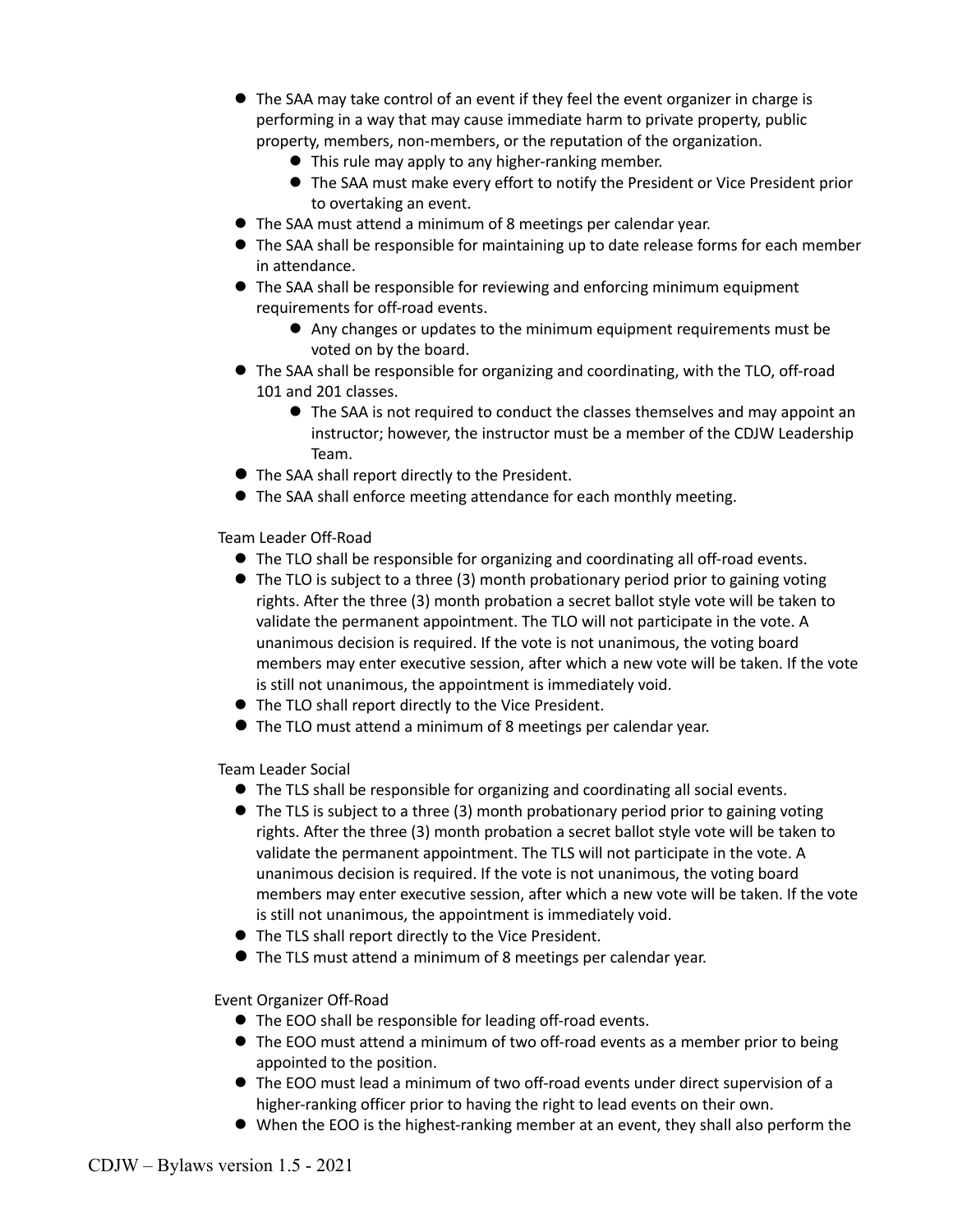duties of safety officer.

- $\bullet$  The EOO is responsible for the safety of all members in attendance and shall always have the best interest of the organization in mind.
- The EOO shall report directly to the TLO.
- l The EOO must attend a minimum of 6 meetings per calendar year.

Event Organizer Social

- $\bullet$  The EOS shall be responsible for leading social events.
- The EOS must attend a minimum of one social events as a member prior to being appointed to the position.
- l The EOS must lead a minimum of one social event under the direct supervision of a higher-ranking officer prior to having the right to lead events on their own.
- $\bullet$  The EOS is responsible for organizing and coordinating social events.
- **•** The EOS is responsible for maintaining positive relations between the organization and any host location (i.e.: Restaurants, bars, parks, retail locations, etc.…).
- $\bullet$  The EOS shall report directly to the TLS.
- l The EOS must attend a minimum of 6 meetings per calendar year.

#### (2) Founders

- Founder 1: Jason Anderson (DOB: 10/21/1982)
	- Associated with the creation of CDJW (NEJW Actual).
- Founder 2: Keith Weber (DOB: 8/12/1970)
	- Associated with assisting in the creation of CDJW (NEJW Actual).
- l Founders may be deposed of any held "Board Member" position, and/or President or Vice President roles if:
	- In the event of the President or Vice President acts in a way that may cause immediate harm to private property, public property, members, non-members, or the reputation of the organization.
	- In the event that ALL remaining board members take a unanimous vote to unseat said position. Status as a Founder, however, is irrevocable.
- l Founders have the right to attend any meeting or meetup held by the organization and must be notified of any non-publicly posted meetings (For example – Meetings not posted on Meetup.com)
- l Founders will have irrevocable voting rights. Founders may cast 1 vote per poll. However, if a founder is voting as a board member in ANY other seat with voting rights, the vote as a founder is forfeited.

### Article 6 - Finance and Expenditure:

A: All money or funds from any source shall be immediately turned over to any board member to be deposited into the CDJW account.

B: Any expenditures must be approved by the President or Vice President AND the S/T.

C: Any expenditure over five hundred dollars (\$500.00) must be approved by standard quorum decision of board members.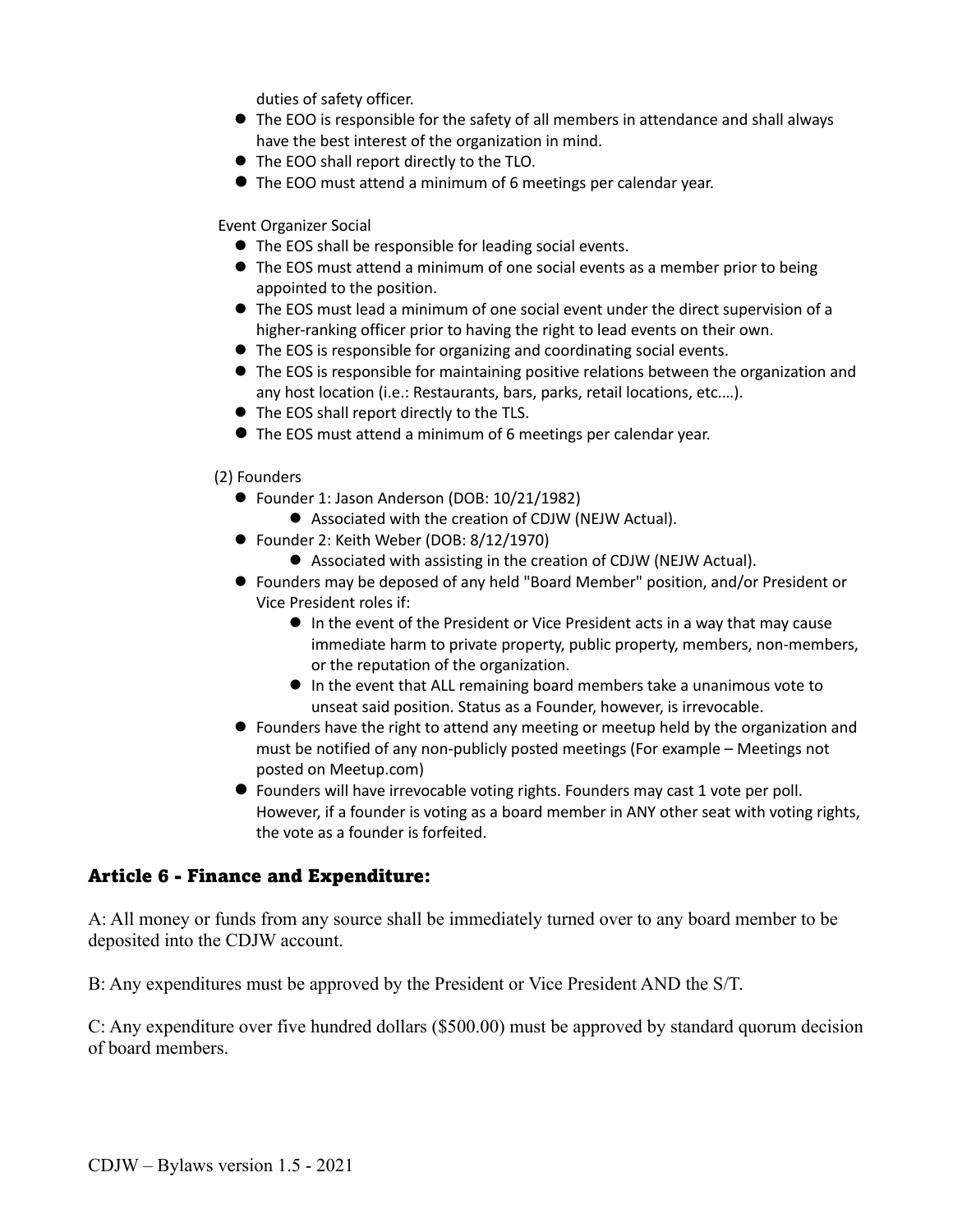## Article 7 – Elections:

A: Positions on the Board of Directors shall be elected annually at a monthly meeting held in the fourth quarter of each year.

B: Elected positions include; President, Vice President, SAA, S/T, TLS, and TLO.

C: Voting for the Board of Directors MUST be done in person. Failure to attend the meeting results in a forfeit of voting rights. Virtual attendance via Zoom, FaceTime or WebEx is valid for in person attendance

D: Voting will be performed by secret ballot.

E: Votes shall be counted by three members who are not nominated to the position being voted on.

F: Any member in good standing who has attended a minimum of 5 events (off-road or social) may vote for any board seat.

G: To be eligible for nomination as President or Vice President, the candidate shall have held any other position on the board of directors, leadership team, or they must be a member in good standing for no less than three years.

H: To be eligible for any position, other than President and Vice President, the candidate shall be recommended by a member in good standing and will also be in good standing for no less than 2 years.

I: In the event of a vacancy in any position, the board of directors shall appoint a member in good standing to fulfill the remainder of the unexpired term. In the event there is no member to appoint, all duties of the open position shall fall on the "report to" position (i.e., Sec. Treasurer is vacant with no member to appoint, all duties will fall on the President).

# Article 8 – Provisional Members

- l A provision may be made for members that do not own or operate a Jeep Wrangler, so long as a specific set of requirements are met. The requirements are as follows:
	- 1. Regardless of make and model of the member's off-road vehicle, the vehicle MUST meet all safety requirements and minimum equipment standards set forth by the organization.
	- 2. The provisional member must be sponsored by a member in good standing (dues paid to date) and must pay annual dues for consideration. In the event that the provisional member is not accepted, dues may be refunded. If dues are not paid prior to their attendance at off-road events, the provisional member will not be covered by the insurance policy held by the organization
	- 3. The provisional member must attend a CDJW hosted 101 class.
	- 4. The provisional member must attend and off-road event during which they operate their own, non-Wrangler, vehicle with their sponsor present. The sponsor may operate their own vehicle or attend as a passenger with the provisional member.
	- 5. At lease one board member with voting rights must attend the provisional members evaluation event.